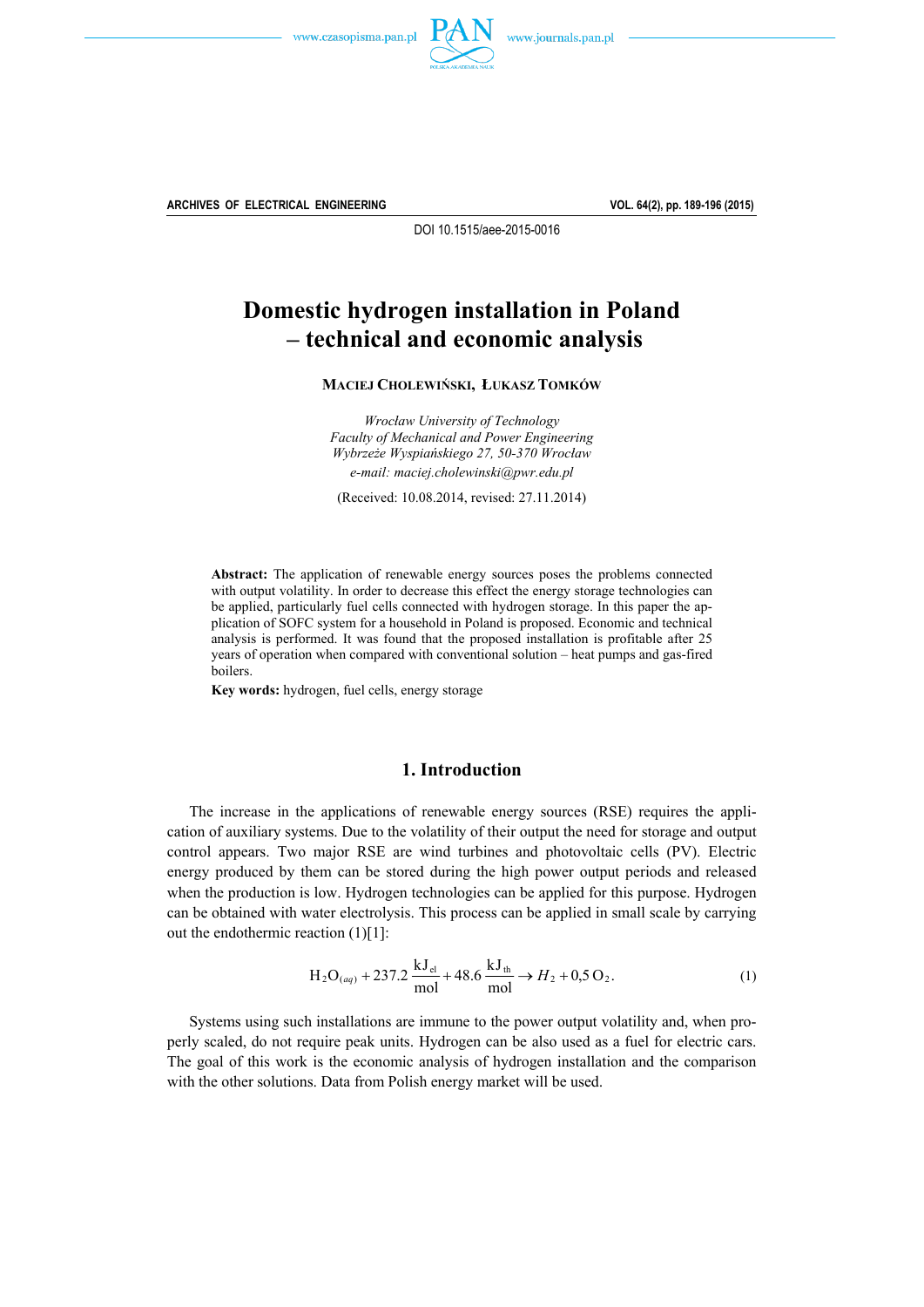

# **2. Methods**

# **2.1. Analysed household**

 Hydrogen obtained with water electrolysis is the basic primary energy carrying medium in a hydrogen household. Electrolysing unit can be powered with RSE. Expected monthly RSE power outputs have been shown in figure 1. It can be noted that in winter period when the insolation is smaller, the wind power output increases.

 A household considered is the building with 20 rooms inhabited by 5 persons with a total area of approximately  $200 \text{ m}^2$ . Monthly heat and electric energy requirements have been shown in Figure 2. It was assumed that the RSE – hydrogen installation will be capable of fully supplying the household's heat and power needs. Heat needs have been approximated based on [2], electric on [3]. The example of an independent hydrogen installation have been presented in [4].



Fig. 1. Potential electric energy production from RSE installations



Fig. 2. Heat and electric energy requirements of the analysed household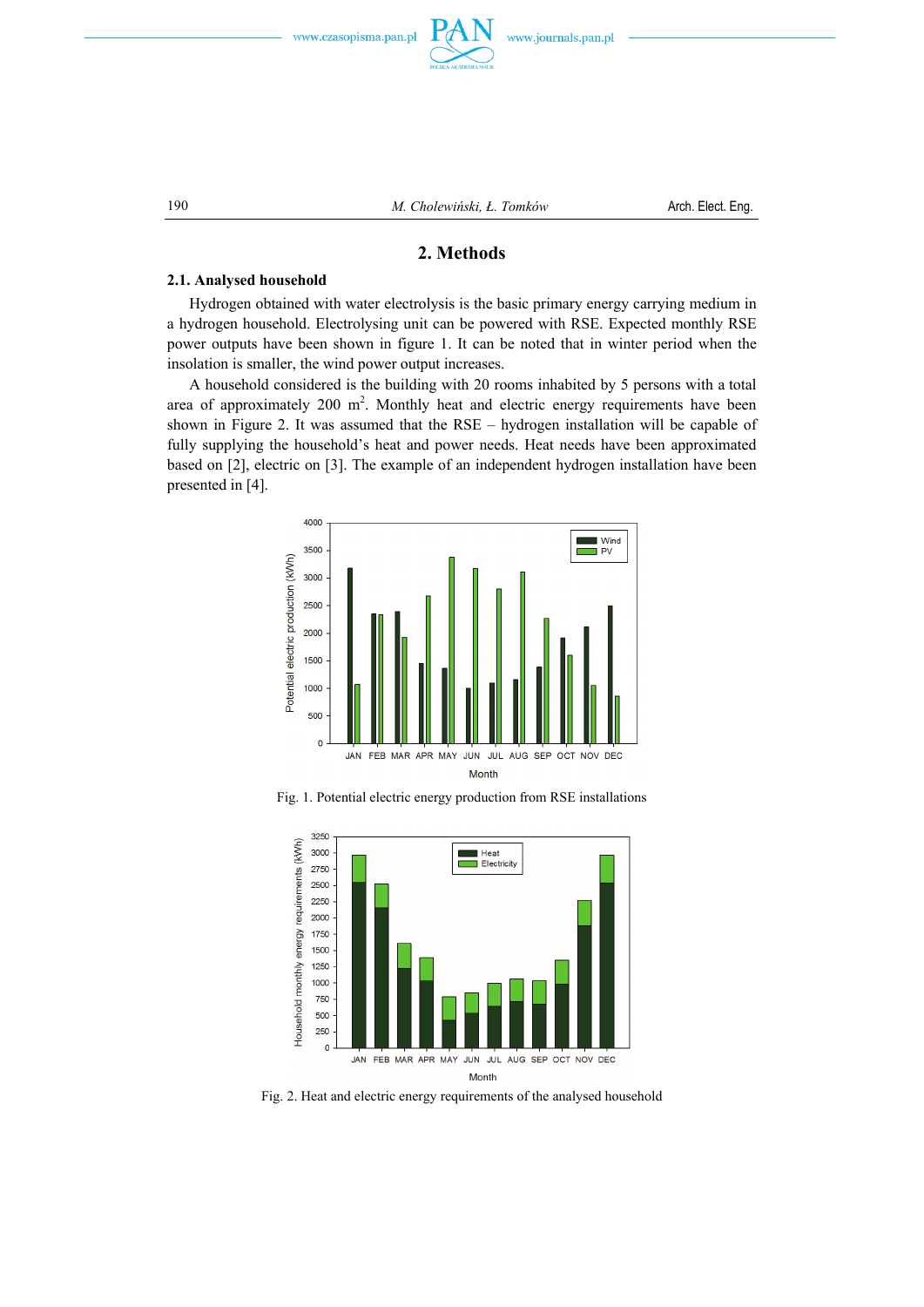

 To find insolation computer software SOLARSYM ver. 2.2 has been used. The cells azimuth is  $180^\circ$ , slope is  $30^\circ$ , location – the city of Wroclaw. Energy production has been calculated with formula (2):

$$
E_s = e_s \cdot A \cdot \eta_{ws},\tag{2}
$$

 $e_s$  is there an area insolation in W/m<sup>2</sup>, A – PV cells area,  $\eta_{ws}$  – PV electric efficiency.

 In order to calculate the wind energy potential, the average monthly wind velocities were based on [5], with an average yearly velocity assumed as 6.2 m/s, measured at the height of 3 m. Terrain roughness coefficient has been assumed as 0.18.

The wind velocities on optimal height of 15 m have been found with the formula (3):

$$
v = v_p \left(\frac{h}{h_p}\right)^{\alpha},\tag{3}
$$

*v* is there the wind velocity at the height *h*,  $v_p$  is the wind velocity at the height  $h_p$ ,  $\alpha$  – terrain roughness coefficient. Wind energy potential  $e_w$  was found with formula (4) [3]:

$$
e_w = \frac{1}{2} \rho_{air} v^3 t, \qquad (4)
$$

 $\rho_{air}$  is the density of air (assumed as 1.23 kg/m<sup>3</sup>); *v* – wind velocity, *t* – the period of wind turbine operation. Estimated wind energy production potential was found with formula (5):

$$
E_w = e_w \cdot \frac{\pi \cdot d_w^2}{4} \cdot n \cdot \eta_{ww}, \qquad (5)
$$

 $d_w$  is there the diameter of a turbine's rotor, *n* – the numer of installed turbines,  $\eta_{ww}$  – the wind turbine efficiency (assumed as 0.2).

### **2.2. Hydrogen installation**

 In this paper it is proposed to apply the solid oxide fuel cell (SOFC) technology. Such device can work also as electrolysing units (SOEC). In SOEC mode the device is supplied with power and heat and water is separated into hydrogen and oxygen. The products of this reaction are then stored and utilised in SOFC mode to produce heat and power. SOFCs have high operating temperature (approximately  $700^{\circ}$ C). Electric efficiency of fuel cell has been assumed as 50%. Additionally 40% of chemical energy supplied can be utilised as heat with the temperature of 190°C [6]. Electrolysis efficiency in a domestic system is approximately 80% [7]. It was assumed that the installation will operate in each of modes for the half of the operating period. Hydrogen tank volume should be sufficient to supply power for 12 hours a day. The amount of hydrogen required have been calculated with formula (6):

$$
V = \frac{M_{H2} \cdot E_{Dmax} \cdot k}{2 \cdot \eta_{FC} \cdot e_{H2} \cdot \rho_{H2}}
$$
(6)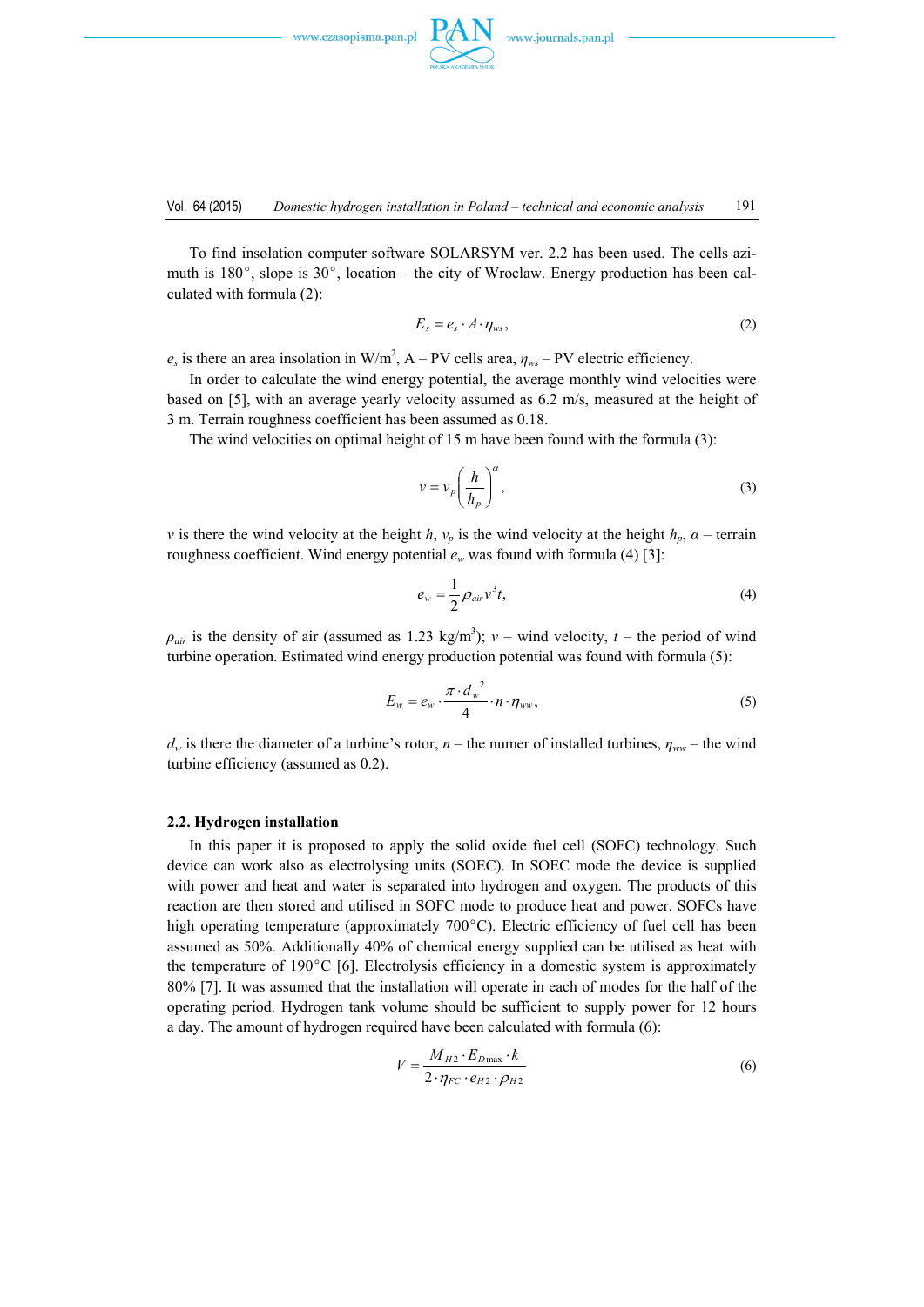



192 *M. Cholewiński, Ł. Tomków* Arch. Elect. Eng.

*V* is there the required volume,  $M_{H2}$  is the molecular mass of hydrogen,  $k$  – safety coefficient (assumed as 4),  $E_{Dmax}$  is the daily energy usage in the month with the highest requirements,  $\eta_{FC}$  – fuel cell efficiency,  $e_{H2}$  – electric potential of the single mole of hydrogen (based on the equation (1)),  $\rho_{H2}$  – the density of hydrogen. Using the same assumption required RSE nominal power can be found (7):

$$
P_{RSE} = \frac{k \cdot E_{D\max}}{\tau \cdot \eta_{EC}},\tag{7}
$$

*P<sub>RSE</sub>* is the nominal *RSE* power,  $\tau$  – expected daily electrolysis period (12 hours),  $\eta_{EC}$  – electrolysis efficiency.

 Hydrogen is often stored in a gaseous state in pressure tanks or in a liquid state in cryogenic tanks. Required liquid hydrogen tank volume is approximately 30 dm<sup>3</sup>, while storage of gas under the pressure of 30 bar requires  $10 \text{ m}^3$ . The application of the cryogenic tank requires complex and expensive cryocoolers therefore pressure tank variant will be analysed. Installation scheme has been shown in the Figure 3.



Fig. 3. Hydrogen installation scheme

### **2.3. Economic analysis**

 Total capital cost of the hydrogen installation consists of the costs of fuel cell, hydrogen storage and RSE purchase and assembly. Fuel cell stack costs have been approximated based on [8, 9] as 2 500  $\epsilon$ /kW. The cost of a single wind turbine with nominal power is 1 900  $\epsilon$ , PV installation with the power of 3.5 kW – 6 300  $\epsilon$  [10]. Pressure tank cost is approximately 6 300 €. Auxiliary equipment costs approximately 1300 €. Additional 20% of costs have been added as the assembly and legal costs.

 Variable costs come from the need to service the installation and supply it with fuel and consumables and the costs of technical supervision. The proposed installation is expected to operate for 20 years without major service [11, 12]. After that the general inspection is required and, in the case of a mechanical damage or the significant decrease of efficiency, the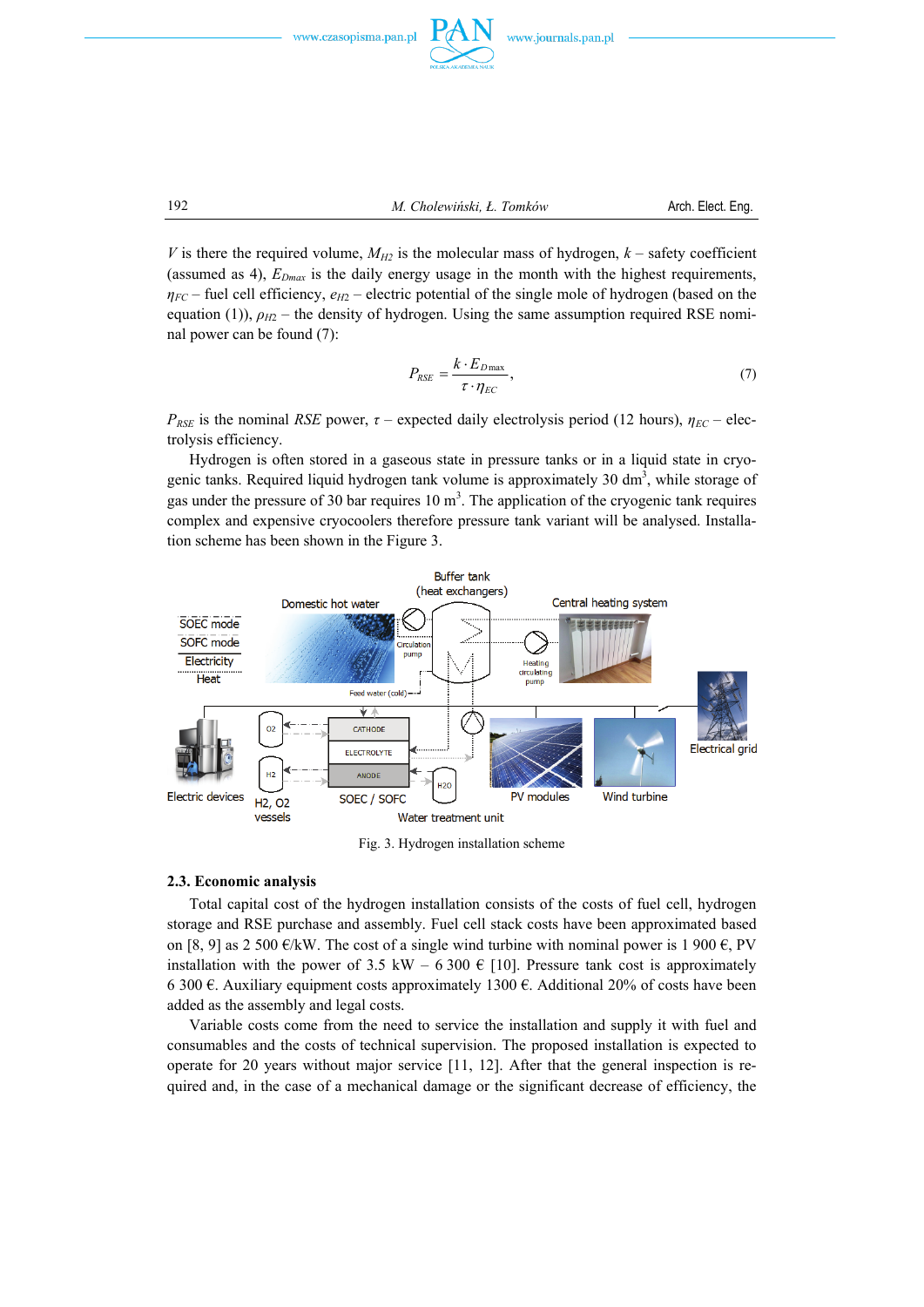

replacement of elements. The cost of such modernization is assumed as 20% of the total capital costs. The yearly cost of technical supervision is approximately 40  $\epsilon$ .

 The typical alternative for the proposed system is to apply heat pump for the heat production and to supply electric power from the electric grid. The capital costs in this case is the purchase of heat pump and assembly. The estimated cost of 8 kW heat pump installation in a 200 m<sup>2</sup> house is between 11 000  $\epsilon$  and 20 000  $\epsilon$  [13-15]. Yearly operation cost of heat pump in a 200 m<sup>2</sup> house is estimated as  $650 \text{ } \in$  [14, 16].

 Another possible solution is to apply only a boiler. The price of an automated boiler and auxiliary devices is estimated as at least 3 800  $\epsilon$  [17-19]. In the case of lacking gas connection the tank should be bought costing approximately 2 500  $\epsilon$  [18, 20]. Variable costs consist of technical supervision (40 € yearly) and the price of fuel (1000 € yearly). Every ten years major inspection and modernization should take place, costing approximately 25% of the initial capital cost. In case of the hydrogen installation electric energy surplus can be sold back to the electric grid. The price of electric energy has been assumed as  $0.13 \text{ } \epsilon/\text{kWh}$ . It was assumed that in the analysed building no technical possibility of installing heat or gas installation exists. To compare investment profitability the annual costs method is applied [8, 21, 22]. In order to apply this method capital recovery factor *r* is calculated according to the formula (8):

$$
r = \frac{p \cdot (1+p)^{N}}{(1+p)^{N}-1},\tag{8}
$$

*p* is there a bank rate, assumed as 2% and *N* is the annuities number. Annual cost is found with the Equation (9):

$$
K_t = K_y + K_c \cdot r - R \tag{9}
$$

 $K_t$  are there the total annual costs,  $K_c$  – capital costs,  $K_v$  – yearly variable costs,  $R$  – revenues from the installation.

## **3. Results**

#### **3.1. Size of production and storage system**

Nominal power of RSE calculated with the formula (7) is 6.1 kW<sub>el</sub>. Considering the data from Figure 1. it was decided to apply 5 wind turbines with the rotor diameter of 2.5 m situated at the height of 15 m, PV panels taking the area of 100  $m<sup>2</sup>$  and fuell cell stacks with the nominal power of 3 kW<sub>el</sub> i 2.4 kW<sub>th</sub>. Based on formula (6) the pressure tank with the volume of 10  $m<sup>3</sup>$  and pressure of 30 bar was chosen.

### **3.2. Economic analysis**

According to the taken assumptions the total cost of hydrogen installation is 51 000  $\epsilon$ . The application of such installation brings the yearly profit of 950  $\epsilon$ . The investment cost of the heat pump installation is 13 000  $\epsilon$ , the yearly cost is 1 200  $\epsilon$ . In the case of the boiler installa-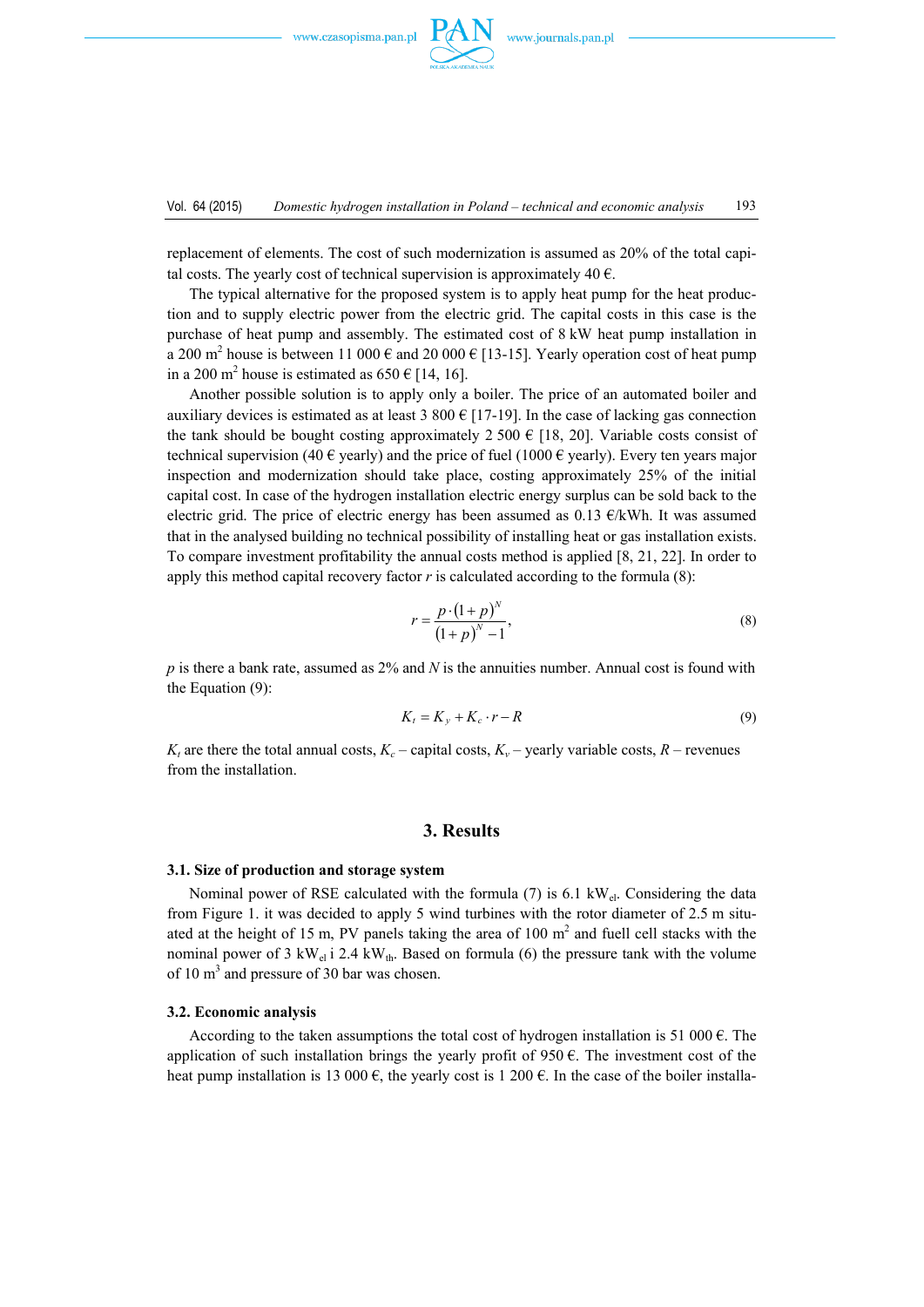



194 *M. Cholewiński, Ł. Tomków* Arch. Elect. Eng.

tion investment cost is 6600  $\epsilon$ , the yearly cost is 1600  $\epsilon$ . The comparison of annual costs of each installation is shown in the Figure 4.

# **4. Discussion**

 With the given assumptions the proposed installation appears to be economically justified. In larger time perspective the high investment costs (almost 3 times higher than the heat pump installation) are reduced with revenues from selling the surplus of electric energy. In the considered period the economics of conventional solutions is similar, while hydrogen installation becomes cheaper after approximately 25 years.



Fig. 4. Annual cost of the different solutions. Graph in the left contains the data excluding the first 10 years for greater clarity

 Further technical development of fuel cells will lead to the decrease of prices and the increase of operation time. In turn the profitability and popularity will increase. Spread of hydrogen installations will help to intensify the progress of prosumer society and smart grid networks by the increase of the distributed generation potential. By the decentralization of power production capacity the energy safety will improve. Wide introduction of a hydrogen economy will allow for the significant reduction of the harmful substances emission. Mass usage of energy storage will lead to flatter demand curve and thus better operating conditions for the network power stations. Produced hydrogen can be also used to power cars using fuel cells or hydrogen combustion engines. Obtained oxygen has multiple applications as well – it is commonly used in metallurgy and chemistry. Since fuel cells can use air oxygen, pure oxygen from electrolysis can be sold separately.

 The major danger in utilising hydrogen is its flammability. Installation safety can be ensured with pressure regulation, safety valves, proper ventilation and detection systems. Additionally, in order to inert the operating environment system can be equipped with argon or nitrogen tanks. Operation safety is also affected by the application of non-flammable construction materials and proper training. Proposed system causes some exploitation and introduction problems. It is complex, therefore its operation requires the possession of some knowledge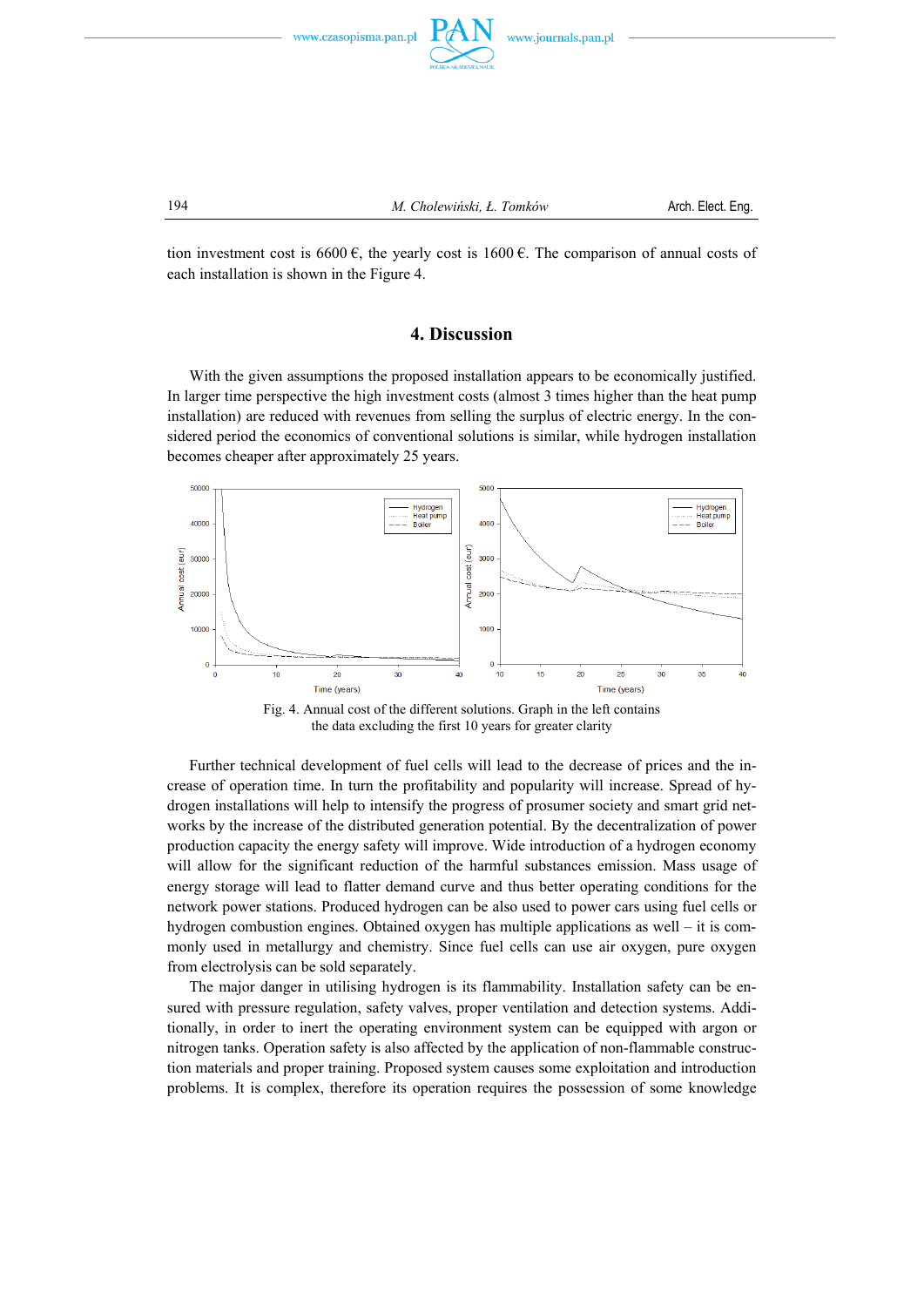and technical qualifications. Hydrogen is commonly perceived as a dangerous fuel. Therefore the proper education is required.

# **5. Conclusions**

 The installation described in this paper is economically profitable after 25 years when compared to conventional solutions. However, it requires the significant investments. In the time scale of 40 years currently used solutions are more expensive due to high fuel costs. By combining hydrogen unit with RSE almost complete energy autonomy can be achieved. The usage of two production systems ensures continuous supply and large control possibilities.

 It is expected that the hydrogen application in households will be gaining popularity. The increase of legal limitations for conventional generation connected with environmental policy can cause SOFC to popularise and become the important element of the future energy system. In this paper it was shown that the assumption of hydrogen economy are correct and may be profitable.

### **Acknowledgements**

The authors wish to thank Mr. Michał Kamiński for the fruitful discussions.

### **References**

- [1] Carmo M., Fritz D.L., Mergel J., Stolten D. *A comprehensive review on PEM water electrolysis.* International Journal of Hydrogen Energy 38: 4901-4934 (2013).
- [2] Pater S., Magiera J., *The evaluation of a residential building energy needs using two separate calculation programs* (in Polish). Czasopismo Techniczne Chemia 10(108): 165-184 (2011).
- [3] Michalak P., *Electrical energy needs in a household and the seasonal renewable energy sources output volatility* (in Polish). Elektrotechnika i Elektronika 29(1-2): 8-13 (2010).
- [4] Aprea J.L. *Two years experience in hydrogen production and use in Hope bay, Antarctica*. International Journal of Hydrogen Energy 37: 14773-14780 (2012).
- [5] Marecki M., *Basics of energy conversion* (in Polish). WNT Warszawa (2007).
- [6] Kobayashi Y., Ando Y., Kabata T. et al. *Extremely High-efficiency Thermal Power System-Solid Oxide Fuel Cell (SOFC) Triple Combined-cycle System*. Mitsubishi Heavy Industries Technical Review 48(3): 9-15. (2011).
- [7] Hauch A., Ebbesen S.D., Jensen S.H., Morgensen M., *Highly efficient temperature electrolysis*. Journal of Materials Chemistry 18: 2331-2340 (2008).
- [8] Spendelow J., Marcinkoski J., *Fuel Cell System Cost 2012*. DOE Fuel Cell Technologies Program Record (2012).
- [9] Weimar M., Chick L., Gotthold D., Whyatt G., *Cost Study for Manufacturing of Solid Oxide Fuel Cell Power Systems*. Pacific Northwest National Laboratory (2013).
- [10] Szymański B. *Photovoltaic installations* (in Polish). Wydanie III. GLOBenergia (2013).
- [11] Caduff M., Huijbregts M.A.J., Koehler A. et al. *Scaling Relationships in Life Cycle Assessment. The Case of Heat Production from Biomass and Heat Pumps*. Journal of Industrial Ecology 18(3): 393- 406 (2014).
- [12] Wu R., *Energy Efficiency Technologies Air Source Heat Pump vs.* Ground Source Heat Pump. Journal of Sustainable Development 2(2): 14-23 (2009).